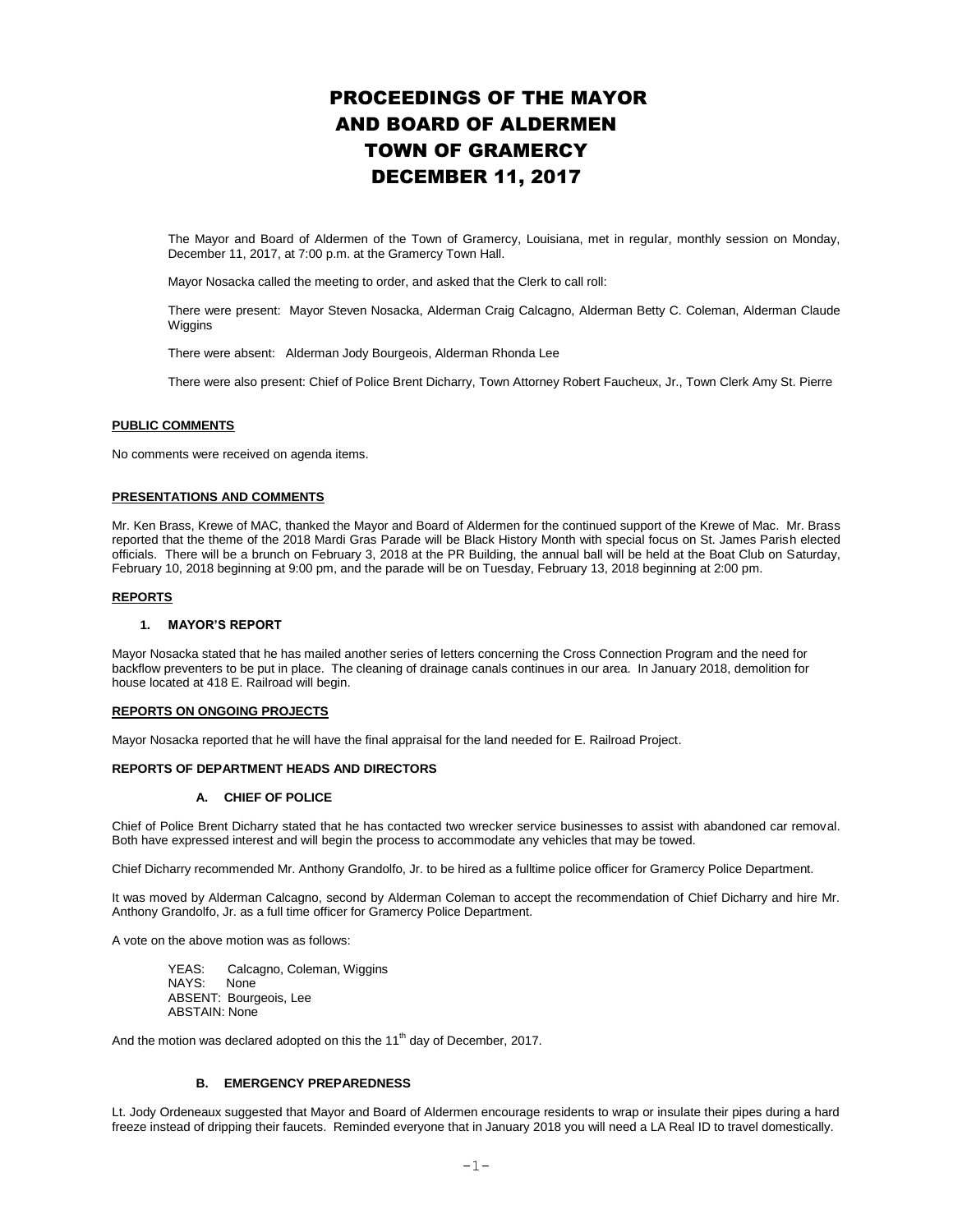## **RESOLUTIONS**

#### RESOLUTION 28-17

## A RESOLUTION AUTHORIZING THE MAYOR TO EXECUTE AN ACT OF SERVITUDE FOR DRAINAGE WITH LOUISIANA SUGAR REFINING LLC FOR DRAINAGE IMPROVMENTS AT GRAMERCY ELEMENTARY SCHOOL

WHEREAS, the Mayor and Board of Aldermen of the Town of Gramercy have determined that the maintenance and improvement of stormwater drainage is one the highest priorities in the Town of Gramercy; and

WHEREAS, improvements to the drainage flow and path of stormwater at and near Gramercy Elementary School are necessary; and

NOW THEREFORE BE IT RESOLVED BY THE MAYOR AND THE BOARD OF ALDERMEN, TOWN OF GRAMERCY, LOUISIANA THAT:

SECTION 1. Steven T. Nosacka, Mayor, is hereby authorized and empowered to execute an Act of Servitude for Drainage with Louisiana Sugar Refining LLC, on behalf of the Town, which will allow the Town to work cooperatively with the St. James Parish School Board to make drainage improvements at and near the location of Gramercy Elementary School.

A motion to adopt the above resolution was made by Alderman Wiggins, seconded by Alderman Coleman and resulted in the following vote:

YEAS: Calcagno, Coleman, Wiggins NAYS: None ABSENT: Bourgeois, Lee ABSTAIN: None

And the resolution was declared adopted on this the  $11<sup>th</sup>$  day of December, 2017.

# RESOLUTION NO.29-17

## A RESOLUTION AWARDING TO THE LOWEST QUALIFIED RESPONSIBLE BIDDER FOR THE 2017-2018 LOUISIANA GOVERNMENTAL ASSISTANCE PROGRAM

WHEREAS, the Town of Gramercy, Louisiana, advertised for bids the 2017-2018 Louisiana Governmental Assistance Program, said advertisement having appeared in the Town's Official Journal; and,

WHEREAS, Gatorphant Industries LLC of Kenwood, Louisiana has submitted the lowest qualified responsible bid for the 2017-2018 Louisiana Governmental Assistance Program.

NOW, THEREFORE, BE IT RESOLVED BY THE MAYOR AND BOARD OF ALDERMEN, TOWN OF GRAMERCY, LOUISIANA, THAT:

SECTION 1. Gatorphant Industries LLC, of Kentwood, Louisiana, is hereby deemed to be the lowest qualified bidder for the 2017-2018 Louisiana Governmental Assistance Program Project for the Town of Gramercy, Louisiana and is awarded a bid price not to exceed Thirty Nine Thousand Nine Hundred Eighy Four Dollars and No cents (\$39,984.00).

SECTION 2. that the Mayor is hereby empowered and authorized to sign all documents in connection with the contract with Gatorphant Industries LLC, Kentwood, Louisiana.

A motion to adopt the above resolution was made by Alderman Wiggins, seconded by Alderman Coleman and resulted in the following vote:

YEAS: Calcagno, Coleman, Wiggins NAYS: None ABSENT: Bourgeois, Lee ABSTAIN: None

And the resolution was declared adopted on this the  $11<sup>th</sup>$  day of December, 2017.

# RESOLUTION 30-17

#### A RESOLUTION TO SUSPEND CHAPTER 6, ARTICLE I, SECTION 6-1 OPEN CONTAINERS AND CHAPTER 50, ARTICLE V, SECTION 50-125 FIREWORKS

WHEREAS the Town of Gramercy shall celebrate the holidays of Christmas Eve, Christmas Day, New Year's Eve, and New Year's Day.

WHEREAS, Police Chief Brent Dicharry, recommends the suspension of Town of Ordinances Chapter 6, Article I, Section 6-1 Open Container and Chapter 50, Article V, Section 50-125 Fireworks during the Christmas and New Year holiday season.